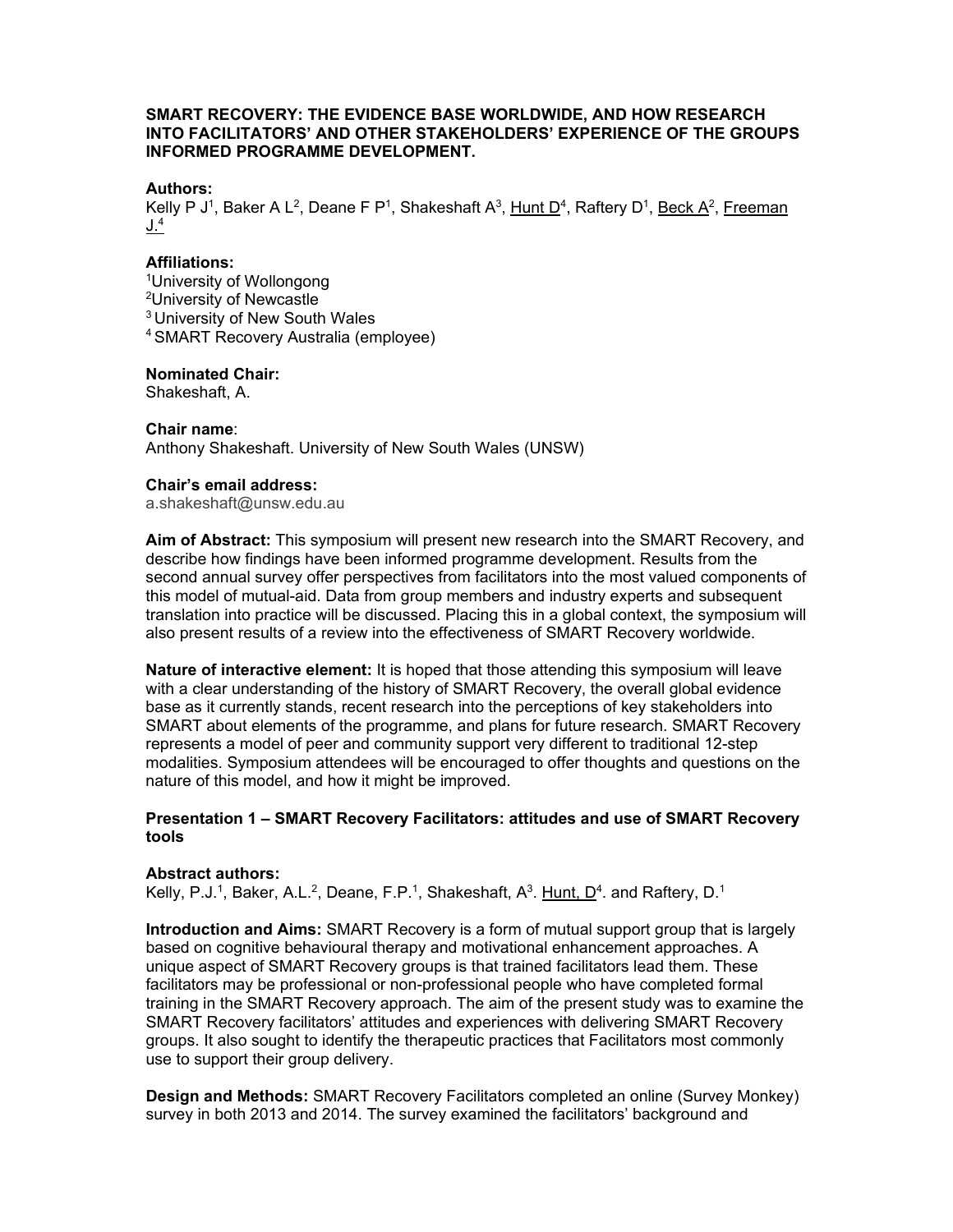professional experience, and it also examined their perceptions regarding the most helpful active ingredients associated with SMART Recovery.

**Results:** One hundred and eleven SMART Recovery Group facilitators completed the survey across the two years. Facilitators rated the "tools and strategies" used as part of the groups and the "underlying philosophy of SMART groups" as being the most helpful aspects of SMART Recovery. Facilitators regularly reported using a range of strategies consistent with motivational interviewing (i.e. cost benefit analysis), problem solving and goal setting. Facilitators did not regularly use between session homework activities or role-plays as part of their groups. For example, facilitators used role-plays in only 6.65% of their groups with almost half of facilitators (41.2%) reporting that role-plays never feature in their groups.

**Discussion and Conclusions:** SMART Recovery is an important component of the drug and alcohol treatment field. The current research describes the diverse range of people facilitating these groups across Australia. Although between session homework and roleplays are strategies recommended as part of SMART Recovery groups they are rarely used. Possible reasons for this along with the training and supervision needs of these facilitators are considered.

# **Presenting Authors:**

Hunt,  $D^4$ 

**Affiliations:** 4 SMART Recovery Australia

# **Presentation 2 – Exploring the evidence: A systematic review of SMART Recovery Evaluations**

# **Abstract authors:**

Beck A  $K^2$ , Baker A L<sup>2</sup>, Kelly P J<sup>1</sup>, Shakeshaft A<sup>3</sup>, Dean F P<sup>1</sup> and Hunt D<sup>4</sup>.

**Introduction and Aims:** Self-help groups are integral to the process of addiction recovery. Self-Management and Recovery Training (SMART Recovery) was borne from a need for an alternative to twelve step approaches. SMART Recovery adopts key principles (e.g. selfefficacy) and therapeutic approaches (e.g. motivational interviewing and cognitive behavioral therapy) shown to be effective in promoting recovery from addiction. However, further clarity regarding SMART Recovery as a mutual-aid support package is needed. This systematic review will provide an overview of the current state of evidence for SMART Recovery including outcomes, potential mediators and a critical evaluation of the methods used to evaluate SMART Recovery.

**Design and Methods:** Six electronic peer-reviewed and four grey literature databases were searched for literature on SMART Recovery. Articles classified as 'evaluation' were assessed against standardized criteria.

**Results:** Nine evaluations of SMART Recovery were identified, including one randomized controlled trial which found clinically significant improvements in alcohol use following SMART Recovery. Although positive findings were apparent, the remaining evaluations were largely cross-sectional, focused on process relative to outcome measures and/ or evaluated SMART Recovery within a specific treatment context (e.g. dual diagnosis).

**Discussion and Conclusions:** The SMART Recovery model is grounded in science. Evidence from one 'gold standard' evaluation supports the role of both face-to-face and web versions in promoting recovery from alcohol addiction. Further high quality evaluations are needed to understand the impact on other addictive behaviors and possible mechanisms of action.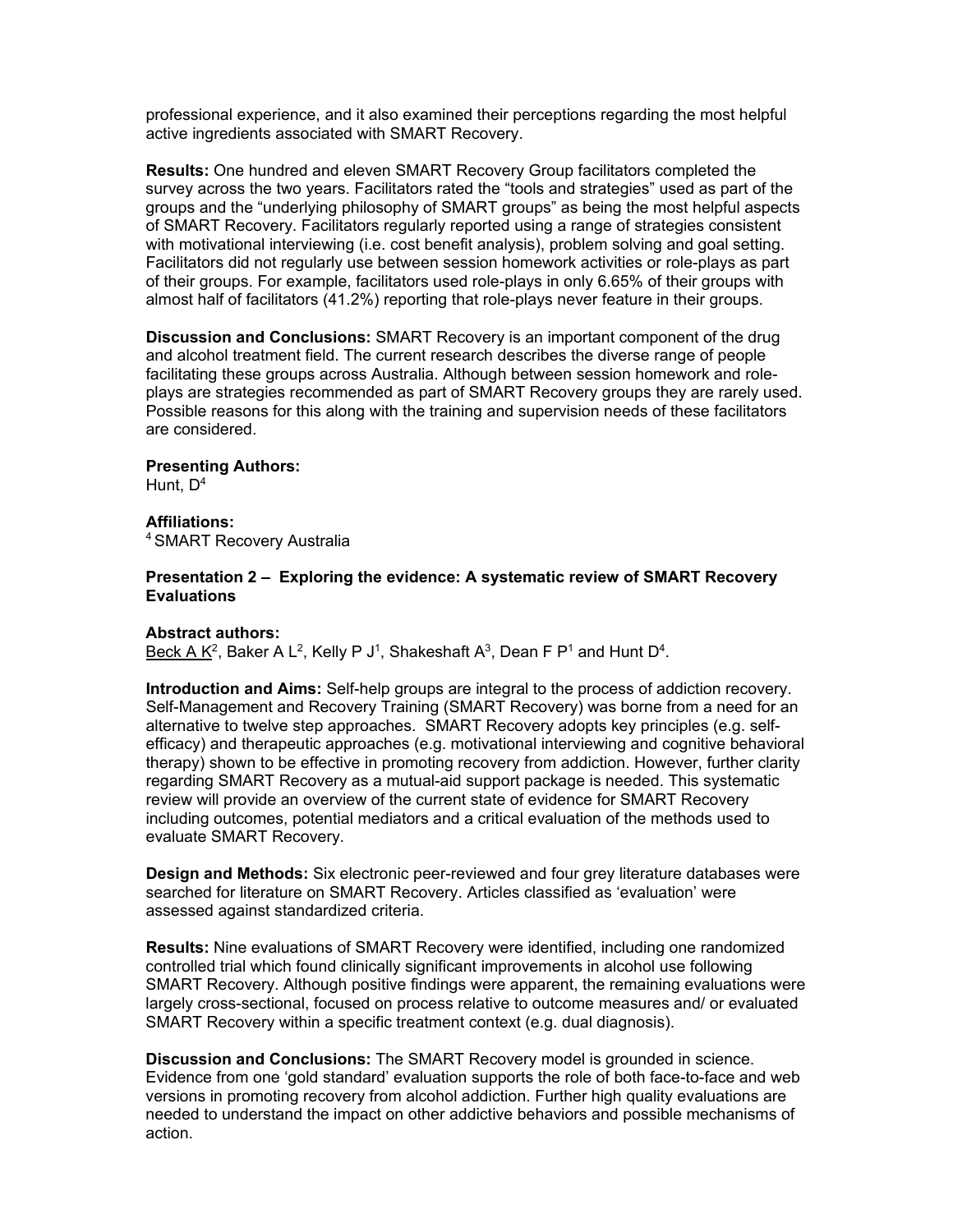**Implications for Practice or Policy:** Campaigning for change in healthcare practice and policy relies on a solid evidence base. This systematic review represents an important step in generating the evidence needed to refine, disseminate and raise the profile of SMART Recovery as an effective alternative to traditional twelve step approaches for long-term addiction recovery support.

**Presenting Authors:**

Beck,  $A K<sup>2</sup>$ 

**Affiliations:** 2 University of Newcastle

# **Presentation 3 – Putting the 'mutual' in mutual-aid: How stakeholder feedback informed SMART Recovery Australia's new developments in 2015.**

# **Abstract Authors**

Hunt D<sup>4</sup>, Freeman J<sup>4</sup>, Kelly P<sup>1</sup>, Deane F<sup>1</sup>, Baker A<sup>2</sup>, Shakeshaft A.<sup>3</sup>

**Introduction and Aims:** The purpose of reinvestment in SMART Recovery Australia (SRAU) in 2013 was to increase the accessibility and effectiveness of the groups. A key aim identified was to better, support, connect and harness the goodwill and professional and lived experiences of all those engaged with the organisation. In 2014, SRAU embarked upon a process of consultations across a spectrum of stakeholders to help achieve this.

**Design and Methods:** Feedback was sought via a combination of quantitative and semistructured interviews. In 2013 a first annual survey (n=124) was distributed to SMART Recovery group members and facilitators, assessing respondents' broad experience of both attending and facilitating the groups. In addition, opinions and suggestions about the existing training programme came both from Facilitators via a Survey Monkey and from 20 interviews with key experts across the addiction sector. An independent training consultant was also recruited.

**Results:** Feedback across all the stakeholders was largely consistent. Survey participants prioritized the experience of the group processes (43%), as well as the practical tools and techniques (22%). Facilitators requested a greater degree of post-training support, and training development (31%). Facilitators responding via Survey Monkey favoured more time for role-plays (41.7%) over theory (10.4%). Industry experts suggested a more interactive training experience.

**Discussion and Conclusions:** Incorporating feedback from the consultation process, the 1<sup>st</sup> of July 2015 will see SMART Recovery Australia launching a new range of features. These include updated training featuring a pre-f2f-training online 'moodle' and greater emphasis on role-plays. A new SMART Recovery 'Online Community' will offer a new platform for the mutual benefit of mutual-aid.

**Implications for Practice or Policy**: The addiction sector in Australia arguably sees little interaction between clinical care and peer-support modalities. Under SRAU's mutual-aid model clinical services can continue working with clients after episodes of care are completed, and even support them to support others in turn. The discussed developments aim at making this happen.

**Presenting Authors:** Hunt D<sup>4</sup>, and Freeman, J<sup>4</sup>.